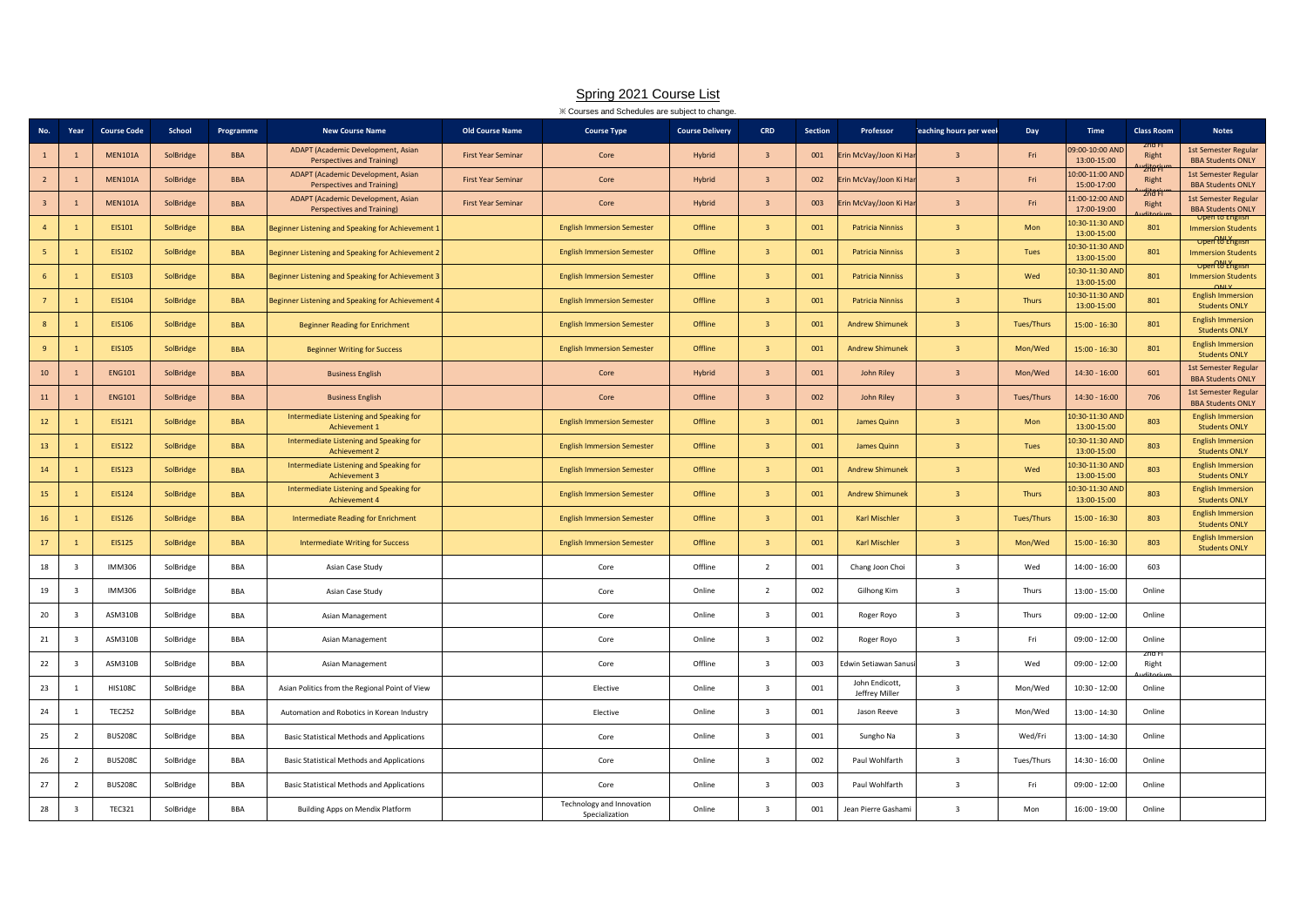| 29 | $\mathbf{1}$            | CHL451         | SolBridge | <b>BBA</b> | <b>Business Chinese 1-1</b>                                               |                                    | Minor                                                                        | Online  | $\overline{\mathbf{3}}$ | 001 | Dai Jingjing              | $\overline{\mathbf{3}}$ | Mon/Wed    | 17:30 - 19:00   | 703    |              |
|----|-------------------------|----------------|-----------|------------|---------------------------------------------------------------------------|------------------------------------|------------------------------------------------------------------------------|---------|-------------------------|-----|---------------------------|-------------------------|------------|-----------------|--------|--------------|
| 30 | $\overline{2}$          | <b>BUS250A</b> | SolBridge | BBA        | <b>Business Communication Across Cultures</b>                             | <b>Intercultural Communication</b> | Core                                                                         | Online  | $\overline{\mathbf{3}}$ | 001 | Dan Kopperud              | $\overline{\mathbf{3}}$ | Tues/Thurs | $10:30 - 12:00$ | Online |              |
| 31 | $\overline{2}$          | <b>BUS250A</b> | SolBridge | BBA        | <b>Business Communication Across Cultures</b>                             | <b>Intercultural Communication</b> | Core                                                                         | Offline | $\overline{\mathbf{3}}$ | 002 | Kenneth Burke             | $\overline{\mathbf{3}}$ | Mon/Wed    | $10:30 - 12:00$ | 902    |              |
| 32 | 3                       | <b>BUS370</b>  | SolBridge | BBA        | <b>Business Consulting Skills</b>                                         |                                    | Management, Entrepreneurship<br>Specialization                               | Online  | $\overline{\mathbf{3}}$ | 001 | <b>Byungik Jung</b>       | $\overline{\mathbf{3}}$ | Thurs      | $13:00 - 16:00$ | Online |              |
| 33 | 1                       | JPN421         | SolBridge | BBA        | <b>Business Japanese2</b>                                                 |                                    | Minor                                                                        | Hybrid  | $\overline{\mathbf{3}}$ | 001 | 길미현<br>Yamane Shoko       | $\overline{\mathbf{3}}$ | Mon/Wed    | 17:30 - 19:00   | 801    |              |
| 34 | $\mathbf{1}$            | <b>KOR421</b>  | SolBridge | <b>BBA</b> | <b>Business Korean 2</b>                                                  |                                    | Minor                                                                        | Hybrid  | $\overline{\mathbf{3}}$ | 001 | 오상희                       | $\overline{\mathbf{3}}$ | Mon/Wed    | $17:30 - 19:00$ | 802    |              |
| 35 | $\overline{\mathbf{3}}$ | <b>BUS405</b>  | SolBridge | BBA        | <b>Business Law</b>                                                       |                                    | Management, Entrepreneurship<br>Specialization                               | Online  | $\overline{\mathbf{3}}$ | 001 | Harold Y. Shim            | $\overline{\mathbf{3}}$ | Mon/Wed    | $13:00 - 14:30$ | Online |              |
| 36 | $\overline{\mathbf{3}}$ | <b>BUS206</b>  | SolBridge | BBA        | <b>Business Negotiation</b>                                               |                                    | General Specialization                                                       | Online  | $\overline{\mathbf{3}}$ | 001 | Joshua Park               | $\overline{\mathbf{3}}$ | Thurs      | $13:00 - 16:00$ | Online |              |
| 37 | 1                       | CAC101         | SolBridge | BBA        | Career Exploration                                                        |                                    | Core                                                                         | Online  | $\mathbf{1}$            | 001 | Online                    | $\overline{\mathbf{3}}$ | N/A        | N/A             | Online | Asynchronous |
| 38 | $\overline{2}$          | CAC201         | SolBridge | BBA        | Career Set-up                                                             |                                    | Core                                                                         | Online  | $\overline{1}$          | 001 | Online                    | $\overline{\mathbf{3}}$ | N/A        | N/A             | Online | Asynchronous |
| 39 | $\mathbf{1}$            | <b>CHE101B</b> | SolBridge | <b>BBA</b> | Chemistry: Principles and Modern Applications                             | Introduction to Chemistry          | Elective                                                                     | Online  | $\overline{\mathbf{3}}$ | 001 | Lik-ren Tai               | $\overline{\mathbf{3}}$ | Wed/Fri    | $09:00 - 10:30$ | Online |              |
| 40 | 1                       | CHL301         | SolBridge | BBA        | Chinese Advanced 1                                                        |                                    | Minor                                                                        | Hybrid  | $\overline{\mathbf{3}}$ | 001 | Wen Rui                   | $\overline{\mathbf{3}}$ | Mon/Wed    | 17:30 - 19:00   | 701    |              |
| 41 | 1                       | CHL302         | SolBridge | BBA        | Chinese Advanced 2                                                        |                                    | Minor                                                                        | Hybrid  | $\overline{\mathbf{3}}$ | 001 | Zhao Gangsheng            | $\overline{\mathbf{3}}$ | Tues/Thurs | 17:30 - 19:00   | 701    |              |
| 42 | $\mathbf{1}$            | CHL401         | SolBridge | BBA        | Chinese Advanced 3                                                        |                                    | Minor                                                                        | Hybrid  | $\overline{\mathbf{3}}$ | 001 | Liu Huizhen               | $\overline{\mathbf{3}}$ | Mon/Wed    | $16:00 - 17:30$ | 703    |              |
| 43 | 1                       | CHL101         | SolBridge | BBA        | Chinese Beginner 1                                                        |                                    | Minor                                                                        | Hybrid  | $\overline{\mathbf{3}}$ | 001 | 7han Ni                   | $\overline{\mathbf{3}}$ | Mon/Wed    | $16:00 - 17:30$ | 604    |              |
| 44 | 1                       | CHL101         | SolBridge | BBA        | Chinese Beginner 1                                                        |                                    | Minor                                                                        | Hybrid  | $\overline{\mathbf{3}}$ | 002 | Li Ying                   | $\overline{\mathbf{3}}$ | Mon/Wed    | $16:00 - 17:30$ | 701    |              |
| 45 | 1                       | CHL102         | SolBridge | BBA        | Chinese Beginner 2                                                        |                                    | Minor                                                                        | Hybrid  | $\overline{\mathbf{3}}$ | 001 | Dai Jingjing              | $\overline{\mathbf{3}}$ | Tues/Thurs | 16:00 - 17:30   | 701    |              |
| 46 | 1                       | CHL102         | SolBridge | BBA        | Chinese Beginner 2                                                        |                                    | Minor                                                                        | Hybrid  | $\overline{\mathbf{3}}$ | 002 | Xu Mengyuan               | $\overline{\mathbf{3}}$ | Tues/Thurs | $16:00 - 17:30$ | 702    |              |
| 47 | $\mathbf{1}$            | CHL201         | SolBridge | BBA        | Chinese Intermediate 1                                                    |                                    | Minor                                                                        | Hybrid  | $\overline{\mathbf{3}}$ | 001 | Zhao Gangsheng            | $\overline{\mathbf{3}}$ | Mon/Wed    | 17:30 - 19:00   | 604    |              |
| 48 | 1                       | <b>CHL202</b>  | SolBridge | BBA        | Chinese Intermediate 2                                                    |                                    | Minor                                                                        | Hybrid  | $\overline{3}$          | 001 | Zheng Liping              | $\overline{\mathbf{3}}$ | Tues/Thurs | 17:30 - 19:00   | 604    |              |
| 49 | $\overline{\mathbf{3}}$ | <b>FIN308B</b> | SolBridge | BBA        | <b>Commercial Banking</b>                                                 |                                    | <b>Finance Specialization</b>                                                | Online  | $\overline{\mathbf{3}}$ | 001 | <b>Kwame Agyei-Mensah</b> | $\overline{\mathbf{3}}$ | Mon/Wed    | $14:30 - 16:00$ | Online |              |
| 50 | 1                       | <b>BUS396</b>  | SolBridge | BBA        | Comparative Perspectives on Asian and European<br><b>Economic History</b> |                                    | Elective                                                                     | Online  | $\overline{\mathbf{3}}$ | 001 | Loughlin Sweeney          | $\overline{\mathbf{3}}$ | Mon/Wed    | 13:00 - 14:30   | Online |              |
| 51 | $\overline{\mathbf{3}}$ | DAT301         | SolBridge | BBA        | Computer Programming with Python                                          |                                    | Finance, Marketing, Entrepreneurship<br>Specialization, Data Analytics Minor | Online  | $\overline{\mathbf{3}}$ | 001 | Paul Wohlfarth            | $\overline{\mathbf{3}}$ | Tues       | $16:00 - 19:00$ | Online |              |
| 52 | $\overline{\mathbf{3}}$ | DAT302         | SolBridge | BBA        | Computer Programming with R                                               |                                    | Finance, Marketing, Entrepreneurship<br>Specialization, Data Analytics Minor | Online  | $\overline{\mathbf{3}}$ | 001 | Sreekanth Madisetty       | $\overline{\mathbf{3}}$ | Wed/Fri    | 13:00 - 14:30   | Online |              |
| 53 | $\overline{\mathbf{3}}$ | <b>MKT401C</b> | SolBridge | BBA        | Consumer Behavior                                                         |                                    | <b>Marketing Specialization</b>                                              | Online  | $\overline{\mathbf{3}}$ | 001 | Taylan Urkmez             | $\overline{\mathbf{3}}$ | Tues/Thurs | 14:30 - 16:00   | Online |              |
| 54 | 1                       | GEB311         | SolBridge | BBA        | Contemporary Asian Film Cultures                                          |                                    | Elective                                                                     | Online  | $\overline{\mathbf{3}}$ | 001 | John Riley                | $\overline{\mathbf{3}}$ | Mon/Wed    | $13:00 - 14:30$ | Online |              |
| 55 | 1                       | <b>GEN303</b>  | SolBridge | BBA        | Contemporary Korean Culture                                               |                                    | Elective                                                                     | Online  | $\overline{\mathbf{3}}$ | 001 | Johan Reiners             | $\overline{\mathbf{3}}$ | Tues/Thurs | 14:30 - 16:00   | Online |              |
| 56 | 1                       | <b>GEN120B</b> | SolBridge | BBA        | <b>Critical Thinking</b>                                                  |                                    | Core                                                                         | Online  | $\overline{\mathbf{3}}$ | 001 | Daniel Corks              | $\overline{\mathbf{3}}$ | Tues/Thurs | $09:00 - 10:30$ | Online |              |
| 57 | 1                       | <b>GEN120B</b> | SolBridge | BBA        | <b>Critical Thinking</b>                                                  |                                    | Core                                                                         | Online  | $\overline{\mathbf{3}}$ | 002 | Wesley Thorne             | $\overline{\mathbf{3}}$ | Mon/Wed    | $10:30 - 12:00$ | Online |              |
| 58 | $\mathbf{1}$            | <b>GEN120B</b> | SolBridge | BBA        | <b>Critical Thinking</b>                                                  |                                    | Core                                                                         | Online  | $\overline{\mathbf{3}}$ | 003 | Wesley Thorne             | $\overline{\mathbf{3}}$ | Tues/Thurs | $10:30 - 12:00$ | Online |              |
| 59 | $\overline{\mathbf{3}}$ | <b>TEC351</b>  | SolBridge | BBA        | Cryptocurrency and Blockchain Technologies                                |                                    | Technology and Innovation<br>Specialization                                  | Online  | $\overline{\mathbf{3}}$ | 001 | umennast Erdenebold       | $\overline{\mathbf{3}}$ | Mon        | $13:00 - 16:00$ | Online |              |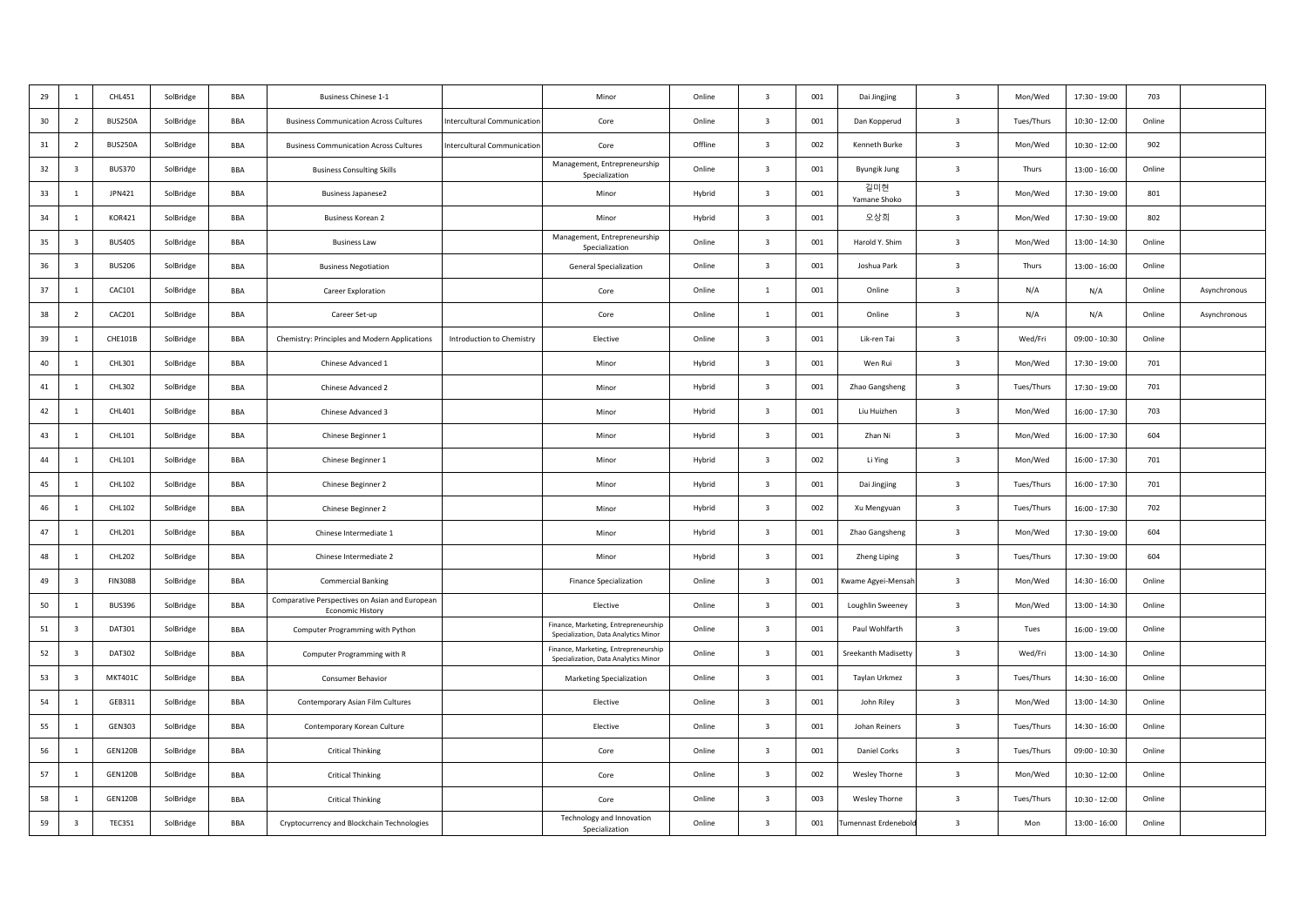| 60  | $\overline{1}$          | GEN110         | SolBridge | BBA        | Culture and Policy-making in South Korea                           |                                                               | Elective                                               | Online  | $\overline{3}$          | 001 | Kenneth Burke         | $\mathbf{B}$            | Thurs      | $13:00 - 16:00$ | Online         |                                                                 |
|-----|-------------------------|----------------|-----------|------------|--------------------------------------------------------------------|---------------------------------------------------------------|--------------------------------------------------------|---------|-------------------------|-----|-----------------------|-------------------------|------------|-----------------|----------------|-----------------------------------------------------------------|
| 61  | $\overline{1}$          | KOR051         | SolBridge | BBA        | Daily Korean 1                                                     |                                                               | Elective                                               | Hybrid  | $\overline{3}$          | 001 | 김정인                   | $\overline{\mathbf{3}}$ | Fri        | $13:00 - 16:00$ | Left           |                                                                 |
| 62  | 1                       | KOR051         | SolBridge | BBA        | Daily Korean 1                                                     |                                                               | Elective                                               | Hybrid  | $\overline{\mathbf{3}}$ | 002 | 이지혜                   | $\overline{\mathbf{3}}$ | Fri        | 13:00 - 16:00   | 603            |                                                                 |
| 63  | $\overline{\mathbf{3}}$ | <b>TEC332</b>  | SolBridge | BBA        | Digital Transformation, Innovation, and Disruptive<br>Technologies |                                                               | Technology and Innovation<br>Specialization            | Online  | $\overline{\mathbf{3}}$ | 001 | Jean Pierre Gashami   | $\overline{\mathbf{3}}$ | Tues       | 16:00 - 19:00   | Online         |                                                                 |
| 64  | $\overline{3}$          | <b>MKT435A</b> | SolBridge | BBA        | Digital-Marketing                                                  | E-marketing                                                   | <b>Marketing Specialization</b>                        | Online  | $\overline{\mathbf{3}}$ | 001 | Awan Mahmood          | $\overline{\mathbf{3}}$ | Tues       | $09:00 - 12:00$ | Online         |                                                                 |
| 65  | $\overline{\mathbf{3}}$ | <b>TEC330</b>  | SolBridge | BBA        | Emerging Technologies: IoT and Cloud Architecture                  |                                                               | Technology and Innovation<br>Specialization            | Online  | $\overline{\mathbf{3}}$ | 001 | Syibrah Naim          | $\overline{\mathbf{3}}$ | Tues/Thurs | $09:00 - 10:30$ | Online         |                                                                 |
| 66  | $\overline{2}$          | <b>ENG160</b>  | SolBridge | BBA        | <b>English Satire and News</b>                                     |                                                               | Elective                                               | Offline | $\overline{\mathbf{3}}$ | 001 | Annemari Ferreira     | $\overline{\mathbf{3}}$ | Mon/Wed    | $10:30 - 12:00$ | 1006           |                                                                 |
| 67  |                         | ENG123A        | SolBridge | BBA        | English: Advanced Reading Class                                    | Principles of Content<br><b>Acqusition and Utilization 2</b>  | Elective                                               | Online  | $\overline{\mathbf{3}}$ | 001 | Jason Reeve           | $\overline{\mathbf{3}}$ | Tues/Thurs | 13:00 - 14:30   | Online         |                                                                 |
| 68  | 1                       | <b>ENG123A</b> | SolBridge | BBA        | English: Advanced Reading Class                                    | Principles of Content<br>Acqusition and Utilization 2         | Elective                                               | Online  | $\overline{\mathbf{3}}$ | 002 | Karl Mischler         | $\overline{\mathbf{3}}$ | Tues/Thurs | 13:00 - 14:30   | Online         |                                                                 |
| 69  |                         | <b>ENG122A</b> | SolBridge | BBA        | English: Advanced Writing Class                                    | Practical Applications of<br>Written Communication 2          | Elective                                               | Online  | $\overline{\mathbf{3}}$ | 001 | Tom Cecil             | $\overline{\mathbf{3}}$ | Mon/Wed    | 13:00 - 14:30   | Online         |                                                                 |
| 70  | 1                       | <b>ENG114A</b> | SolBridge | <b>BBA</b> | English: Foundational Listening                                    | Principles of Aural Content<br>Acquisition and Retention      | Elective                                               | Online  | $\overline{\mathbf{3}}$ | 001 | Janine Kock           | $\overline{\mathbf{3}}$ | Tues/Thurs | 09:00 - 10:30   | Online         |                                                                 |
| 71  |                         | <b>ENG114A</b> | SolBridge | BBA        | English: Foundational Listening                                    | Principles of Aural Content<br>Acquisition and Retention      | Elective                                               | Online  | $\overline{\mathbf{3}}$ | 002 | Karl Mischler         | $\overline{\mathbf{3}}$ | Mon/Wed    | 13:00 - 14:30   | Online         |                                                                 |
| 72  | $\overline{1}$          | <b>ENG113A</b> | SolBridge | BBA        | <b>English: Foundational Reading</b>                               | Principles of Content<br><b>Acquisition and Utilization 1</b> | Elective                                               | Online  | $\overline{\mathbf{3}}$ | 001 | Annemari Ferreira     | $\overline{\mathbf{3}}$ | Mon/Wed    | $09:00 - 10:30$ | Online         |                                                                 |
| 73  | 1                       | <b>ENG113A</b> | SolBridge | BBA        | <b>English: Foundational Reading</b>                               | Principles of Content<br><b>Acquisition and Utilization 1</b> | Elective                                               | Online  | $\overline{\mathbf{3}}$ | 002 | Patricia Ninniss      | $\overline{\mathbf{3}}$ | Mon/Wed    | $16:00 - 17:30$ | Online         |                                                                 |
| 74  |                         | <b>ENG112A</b> | SolBridge | BBA        | English: Foundational Writing                                      | Practical Applications of<br>Written Communication 1          | Elective                                               | Online  | $\overline{\mathbf{3}}$ | 001 | Tom Cecil             | $\overline{\mathbf{3}}$ | Tues/Thurs | 13:00 - 14:30   | Online         |                                                                 |
| 75  | 1                       | <b>ENG112A</b> | SolBridge | BBA        | <b>English: Foundational Writing</b>                               | Practical Applications of<br>Written Communication 1          | Elective                                               | Online  | $\overline{3}$          | 002 | Andrew Shimunek       | $\overline{\mathbf{3}}$ | Tues/Thurs | 09:00 - 10:30   | Online         |                                                                 |
| 76  | $\overline{2}$          | BUS204D        | SolBridge | BBA        | Ethics and Corporate Social Responsibility                         |                                                               | Core                                                   | Online  | $\overline{\mathbf{3}}$ | 001 | Danielle Swanepoel    | $\overline{\mathbf{3}}$ | Tues/Thurs | 13:00 - 14:30   | Online         |                                                                 |
| 77  | $\overline{2}$          | <b>BUS204D</b> | SolBridge | BBA        | Ethics and Corporate Social Responsibility                         |                                                               | Core                                                   | Offline | $\overline{3}$          | 002 | Danielle Swanepoel    | $\overline{\mathbf{3}}$ | Tues/Thurs | 14:30 - 16:00   | zna r<br>Right |                                                                 |
| 78  | $\overline{2}$          | BUS204D        | SolBridge | BBA        | Ethics and Corporate Social Responsibility                         |                                                               | Core                                                   | Online  | $\overline{\mathbf{3}}$ | 003 | Beverlee Barnet       | $\overline{\mathbf{3}}$ | Tues       | 09:00 - 12:00   | Online         |                                                                 |
| 79  | $\overline{\mathbf{3}}$ | <b>FIN300</b>  | SolBridge | BBA        | <b>Finance Simulation</b>                                          |                                                               | Finance Specialization, Data<br><b>Analytics Minor</b> | Online  | $\overline{\mathbf{3}}$ | 001 | Abdelhamid Bouchikh   | $\overline{\mathbf{3}}$ | Tues/Thurs | 21:00 - 22:30   | Online         |                                                                 |
| 80  | $\overline{z}$          | ACC201B        | SolBridge | BBA        | <b>Financial Accounting</b>                                        |                                                               | Core                                                   | Online  | $\overline{\mathbf{3}}$ | 001 | Kwan Hee Yoo          | $\overline{\mathbf{3}}$ | Tues       | 13:00 - 16:00   | Online         |                                                                 |
| 81  | $\overline{2}$          | ACC201B        | SolBridge | BBA        | <b>Financial Accounting</b>                                        |                                                               | Core                                                   | Online  | $\overline{\mathbf{3}}$ | 002 | Byung Hwi (Brian) Yoo | $\overline{\mathbf{3}}$ | Mon/Wed    | 09:00 - 10:30   | Online         |                                                                 |
| 82  | $\overline{2}$          | ACC201B        | SolBridge | BBA        | <b>Financial Accounting</b>                                        |                                                               | Core                                                   | Offline | $\overline{\mathbf{3}}$ | 003 | Byung Hwi (Brian) Yoo | $\overline{\mathbf{3}}$ | Mon/Wed    | $10:30 - 12:00$ | 706            |                                                                 |
| 83  | $\overline{\mathbf{3}}$ | <b>FIN407</b>  | SolBridge | BBA        | Financial Markets and Institutions                                 |                                                               | <b>Finance Specialization</b>                          | Online  | $\overline{\mathbf{3}}$ | 001 | ırmukhammad Yusup     | $\overline{\mathbf{3}}$ | Fri        | 09:00 - 12:00   | Online         |                                                                 |
| 84  | $\overline{1}$          | <b>MEN101B</b> | SolBridge | BBA        | First Year Seminar                                                 |                                                               | Core                                                   | Online  | $\mathbf{1}$            | 001 | Online                | $\overline{\mathbf{3}}$ | N/A        | N/A             | Online         | Asynchronous                                                    |
| 85  | $\overline{2}$          | <b>ENG115A</b> | SolBridge | BBA        | Global English: Speaking                                           | <b>Business Communication</b>                                 | Elective                                               | Online  | $\overline{\mathbf{3}}$ | 001 | Annemari Ferreira     | $\overline{\mathbf{3}}$ | Tues/Thurs | 13:00 - 14:30   | Online         |                                                                 |
| 86  | $\overline{2}$          | <b>ENG115A</b> | SolBridge | BBA        | Global English: Speaking                                           | <b>Business Communication</b>                                 | Elective                                               | Offline | $\overline{\mathbf{3}}$ | 002 | Annemari Ferreira     | $\overline{\mathbf{3}}$ | Tues/Thurs | 14:30 - 16:00   | 1006           |                                                                 |
| 113 | 1                       | <b>BUS242</b>  | SolBridge | BBA        | Career Development 1                                               |                                                               | Elective                                               | Hybrid  | $\overline{2}$          | 001 | 김민경                   | $\overline{\mathbf{3}}$ | Mon        | 13:00 - 15:00   | 702            | Taught fully in Korean<br>For native Korean and TOPIK<br>4 ONLY |
| 88  | $\overline{4}$          | CAC301         | SolBridge | BBA        | Global Job Searching Practice                                      |                                                               | Elective                                               | Online  | $\overline{2}$          | 001 | Soyoung Jung          | $\overline{\mathbf{3}}$ | Fri        | $10:00 - 12:00$ | Online         |                                                                 |
| 114 | 1                       | <b>BUS242</b>  | SolBridge | BBA        | Career Development 1                                               |                                                               | Elective                                               | Online  | $\overline{z}$          | 002 | Peter Johnson         | $\overline{\mathbf{3}}$ | Mon        | $13:00 - 15:00$ | Online         |                                                                 |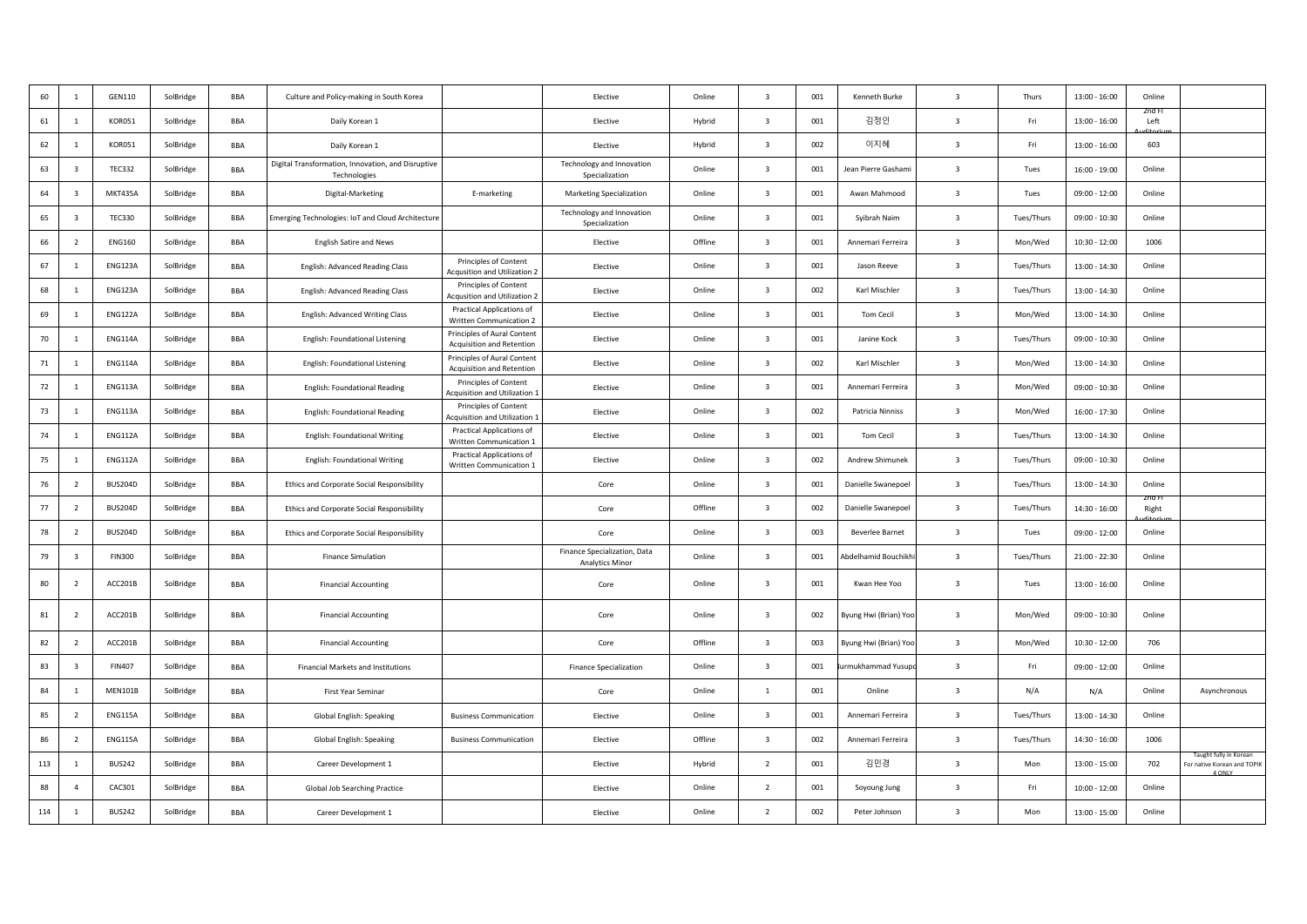| 90  | $\overline{\mathbf{3}}$ | <b>BUS302C</b> | SolBridge | <b>BBA</b> | Global Leadership                                                   |                                                  | Management, Entrepreneurship<br>Specialization | Online  | $\overline{\mathbf{3}}$ | 001 | Simon Meade Palmer | $\overline{\mathbf{3}}$ | Mon/Wed    | $10:30 - 12:00$ | Online                  |                                                                                          |
|-----|-------------------------|----------------|-----------|------------|---------------------------------------------------------------------|--------------------------------------------------|------------------------------------------------|---------|-------------------------|-----|--------------------|-------------------------|------------|-----------------|-------------------------|------------------------------------------------------------------------------------------|
| 91  | 1                       | <b>ENG150A</b> | SolBridge | BBA        | Honors English                                                      | Honors English Composition<br>$\overline{1}$     | Elective                                       | Online  | $\overline{\mathbf{3}}$ | 001 | Annemari Ferreira  | $\overline{\mathbf{3}}$ | Tues/Thurs | $10:30 - 12:00$ | Online                  |                                                                                          |
| 92  | 1                       | <b>MAT151</b>  | SolBridge | BBA        | Honors Mathematics II                                               |                                                  | Elective                                       | Online  | $\overline{\mathbf{3}}$ | 001 | Younghwan Lho      | $\overline{\mathbf{3}}$ | Mon/Wed    | $10:30 - 12:00$ | Online                  |                                                                                          |
| 93  | $\overline{2}$          | <b>GEN262</b>  | SolBridge | BBA        | Ideologies: Traditions in Political Thought                         |                                                  | Elective                                       | Online  | $\overline{\mathbf{3}}$ | 001 | Marilyn Lafay      | $\overline{\mathbf{3}}$ | Mon/Wed    | $13:00 - 14:30$ | Online                  |                                                                                          |
| 94  | $\overline{\mathbf{3}}$ | <b>GEN224</b>  | SolBridge | BBA        | Innovation Through The Integration of Science and<br>Art            |                                                  | Technology and Innovation<br>Specialization    | Online  | $\overline{3}$          | 001 | Ogan Gurel         | $\overline{\mathbf{3}}$ | Fri        | 14:00 - 17:00   | Online                  |                                                                                          |
| 95  | $\overline{\mathbf{3}}$ | <b>BUS231</b>  | SolBridge | <b>BBA</b> | Intellectual Property for Business                                  |                                                  | Technology and Innovation<br>Specialization    | Online  | $\overline{\mathbf{3}}$ | 001 | JaeHoon Shim       | $\overline{\mathbf{3}}$ | Mon/Wed    | $13:00 - 14:30$ | Online                  |                                                                                          |
| 96  | $\overline{\mathbf{3}}$ | <b>IBS301</b>  | SolBridge | BBA        | <b>International Business Management</b>                            |                                                  | Core                                           | Online  | $\overline{\mathbf{3}}$ | 001 | Kushal Sharma      | $\overline{\mathbf{3}}$ | Tues/Thurs | 13:00 - 14:30   | Online                  |                                                                                          |
| 97  | $\overline{\mathbf{3}}$ | <b>IBS301</b>  | SolBridge | BBA        | <b>International Business Management</b>                            |                                                  | Core                                           | Offline | $\overline{\mathbf{3}}$ | 002 | Kushal Sharma      | $\overline{\mathbf{3}}$ | Mon/Wed    | $13:00 - 14:30$ | 904                     |                                                                                          |
| 98  | 1                       | ACC101B        | SolBridge | BBA        | Introduction to Accounting                                          |                                                  | Core                                           | Online  | $\overline{\mathbf{3}}$ | 001 | Sookmin Kim        | $\overline{\mathbf{3}}$ | Mon/Wed    | 09:00 - 10:30   | Online                  |                                                                                          |
| 99  | -1                      | ACC101B        | SolBridge | BBA        | Introduction to Accounting                                          |                                                  | Core                                           | Online  | $\overline{3}$          | 002 | Sookmin Kim        | $\overline{\mathbf{3}}$ | Mon/Wed    | $10:30 - 12:00$ | Online                  |                                                                                          |
| 100 | $\mathbf{1}$            | ACC101B        | SolBridge | BBA        | Introduction to Accounting                                          |                                                  | Core                                           | Offline | $\overline{\mathbf{3}}$ | 003 | Sookmin Kim        | $\overline{\mathbf{3}}$ | Mon/Wed    | 13:00 - 14:30   | 705                     |                                                                                          |
| 101 | 1                       | <b>BUS100A</b> | SolBridge | BBA        | Introduction to Business                                            | Introduction to Business and<br>Entrepreneurship | Core                                           | Hybrid  | $\overline{\mathbf{3}}$ | 001 | Taylan Urkmez      | $\overline{\mathbf{3}}$ | Mon/Wed    | 09:00 - 10:30   | zna r<br>Left<br>2K8F   |                                                                                          |
| 102 | 1                       | <b>BUS100A</b> | SolBridge | BBA        | Introduction to Business                                            | Introduction to Business and<br>Entrepreneurship | Core                                           | Hybrid  | $\overline{\mathbf{3}}$ | 002 | Taylan Urkmez      | $\overline{\mathbf{3}}$ | Mon/Wed    | $10:30 - 12:00$ | Left                    |                                                                                          |
| 103 | 1                       | <b>BUS100A</b> | SolBridge | <b>BBA</b> | Introduction to Business                                            | Introduction to Business and<br>Entrepreneurship | Core                                           | Hybrid  | $\overline{\mathbf{3}}$ | 003 | Taylan Urkmez      | $\overline{\mathbf{3}}$ | Tues/Thurs | $09:00 - 10:30$ | Left                    |                                                                                          |
| 104 | $\overline{\mathbf{3}}$ | <b>FIN305</b>  | SolBridge | BBA        | Introduction to Corporate Finance                                   |                                                  | Core                                           | Online  | $\mathbf{B}$            | 001 | rmukhammad Yusup   | $\overline{\mathbf{3}}$ | Wed        | $09:00 - 12:00$ | Online                  |                                                                                          |
| 143 | $\overline{2}$          | <b>BUS212</b>  | SolBridge | BBA        | Navigating Your Career Track                                        |                                                  | Elective                                       | Hybrid  | 1                       | 001 | Joon Ki Han        | $\overline{\mathbf{3}}$ | Tues       | $11:00 - 12:00$ | 702                     | SolBridge Career Honour's<br>club ONLY                                                   |
| 106 | $\overline{\mathbf{3}}$ | <b>FIN305</b>  | SolBridge | BBA        | Introduction to Corporate Finance                                   |                                                  | Core                                           | Offline | $\overline{\mathbf{3}}$ | 002 | rmukhammad Yusup   | $\overline{\mathbf{3}}$ | Thurs      | $09:00 - 12:00$ | 902                     |                                                                                          |
| 145 | $\overline{\mathbf{3}}$ |                | SolBridge | BBA        | Korean Job Searching Practice                                       |                                                  | Elective                                       | Online  | $\overline{2}$          | 001 | Hyeon Park         | $\overline{\mathbf{3}}$ | Tues       | $10:00 - 12:00$ | Online                  | Taught fully in Korean<br>or native Korean and TOPIK<br>4 ONLY<br>Taught fully in Korean |
| 146 | $\overline{\mathbf{3}}$ | <b>BUS210</b>  | SolBridge | BBA        | Intensive Job Searching Series: Multinational<br>Companies in Korea |                                                  | Elective                                       | Hybrid  | $\overline{2}$          | 001 | Joon Ki Han        | $\overline{\mathbf{3}}$ | Tues       | $13:00 - 15:00$ | 703                     | For native Korean and TOPIK<br>5 ONLY                                                    |
| 109 | 1                       | <b>BUS110</b>  | SolBridge | BBA        | Introduction to Macroeconomics                                      |                                                  | Core                                           | Online  | $\overline{3}$          | 001 | Meng Xiangcai      | $\overline{\mathbf{3}}$ | Mon/Wed    | $09:00 - 10:30$ | Online                  |                                                                                          |
| 150 | 1                       | CHL301         | SolBridge | BBA        | Chinese Advanced 1                                                  |                                                  | Minor                                          | Hybrid  | $\overline{\mathbf{3}}$ | 002 | Zheng Liping       | $\overline{\mathbf{3}}$ | Mon/Wed    | 17:30 - 19:00   | 803                     |                                                                                          |
| 111 | 1                       | <b>BUS110</b>  | SolBridge | BBA        | Introduction to Macroeconomics                                      |                                                  | Core                                           | Offline | $\overline{\mathbf{3}}$ | 002 | Meng Xiangcai      | $\overline{\mathbf{3}}$ | Mon/Wed    | $10:30 - 12:00$ | 806                     |                                                                                          |
| 112 | $\mathbf{1}$            | <b>BUS110</b>  | SolBridge | <b>BBA</b> | Introduction to Macroeconomics                                      |                                                  | Core                                           | Online  | $\overline{\mathbf{3}}$ | 003 | Alemu Aye Mengistu | $\overline{\mathbf{3}}$ | Tues/Thurs | $10:30 - 12:00$ | Online                  |                                                                                          |
| 113 | 1                       | <b>BUS109</b>  | SolBridge | BBA        | Introduction to Microeconomics                                      |                                                  | Core                                           | Hybrid  | $\overline{\mathbf{3}}$ | 001 | Kyunhwa Kim        | $\overline{\mathbf{3}}$ | Tues/Thurs | $09:00 - 10:30$ | zna r<br>Right<br>2Hari |                                                                                          |
| 114 | 1                       | <b>BUS109</b>  | SolBridge | BBA        | Introduction to Microeconomics                                      |                                                  | Core                                           | Hybrid  | $\overline{\mathbf{3}}$ | 002 | Kyunhwa Kim        | $\overline{\mathbf{3}}$ | Tues/Thurs | $10:30 - 12:00$ | Right                   |                                                                                          |
| 115 | 1                       | <b>BUS109</b>  | SolBridge | BBA        | Introduction to Microeconomics                                      |                                                  | Core                                           | Hybrid  | $\overline{\mathbf{3}}$ | 003 | Kyunhwa Kim        | $\overline{\mathbf{3}}$ | Tues/Thurs | 13:00 - 14:30   | łKa i<br>Right          |                                                                                          |
| 155 | <sup>1</sup>            | CHL101         | SolBridge | BBA        | Chinese Beginner 1                                                  |                                                  | Minor                                          | Hybrid  | $\overline{\mathbf{3}}$ | 003 | Sun Yan            | $\overline{\mathbf{3}}$ | Mon/Wed    | $16:00 - 17:30$ | 805                     |                                                                                          |
| 117 | $\overline{\mathbf{3}}$ | <b>FIN420</b>  | SolBridge | BBA        | <b>Investment Analysis</b>                                          |                                                  | <b>Finance Specialization</b>                  | Online  | $\overline{\mathbf{3}}$ | 001 | wame Agyei-Mensal  | $\overline{\mathbf{3}}$ | Tues/Thurs | 13:00 - 14:30   | Online                  |                                                                                          |
| 118 | 1                       | <b>INF101A</b> | SolBridge | BBA        | IT for Business                                                     | <b>Business Systems</b><br>Applications          | Core                                           | Hybrid  | $\overline{\mathbf{3}}$ | 001 | Jason Reeve        | $\overline{\mathbf{3}}$ | Mon/Wed    | $10:30 - 12:00$ | 601                     |                                                                                          |
| 119 | 1                       | <b>INF101A</b> | SolBridge | BBA        | IT for Business                                                     | <b>Business Systems</b><br>Applications          | Core                                           | Hybrid  | $\overline{\mathbf{3}}$ | 002 | Jason Reeve        | $\overline{\mathbf{3}}$ | Tues/Thurs | $09:00 - 10:30$ | 601                     |                                                                                          |
| 120 | 1                       | <b>INF101A</b> | SolBridge | BBA        | IT for Business                                                     | <b>Business Systems</b><br>Applications          | Core                                           | Hybrid  | $\overline{\mathbf{3}}$ | 003 | Jason Reeve        | $\overline{\mathbf{3}}$ | Tues/Thurs | $10:30 - 12:00$ | zna r<br>Left           |                                                                                          |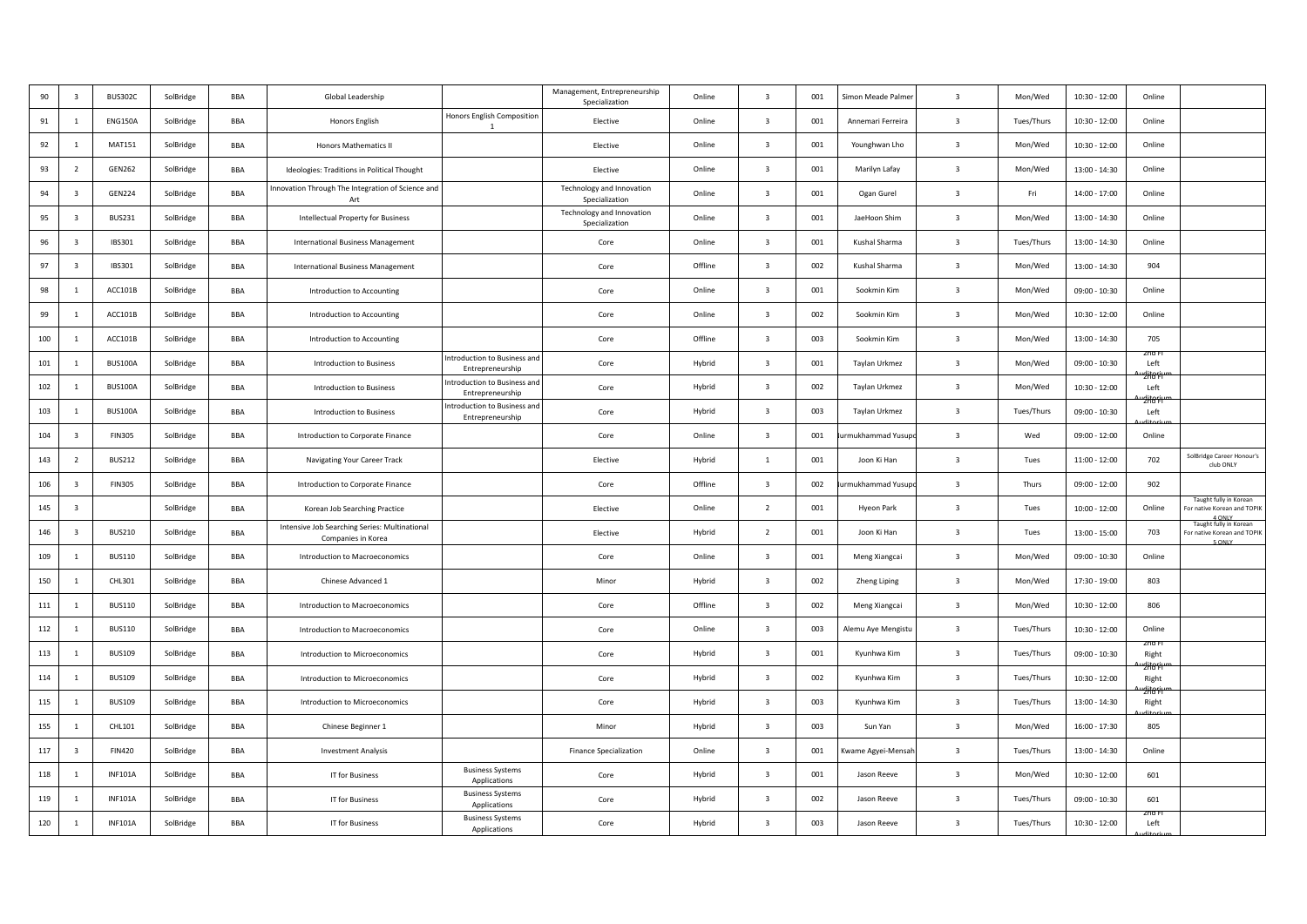| 121 | 1                       | JPN301         | SolBridge | <b>BBA</b> | Japanese Advanced 1                 |                               | Minor                                          | Hybrid  | $\overline{\mathbf{3}}$ | 001 | Yamane Shoko        | $\overline{\mathbf{3}}$ | Tues/Thurs | $16:00 - 17:30$ | 802            |  |
|-----|-------------------------|----------------|-----------|------------|-------------------------------------|-------------------------------|------------------------------------------------|---------|-------------------------|-----|---------------------|-------------------------|------------|-----------------|----------------|--|
| 122 | $\mathbf{1}$            | <b>JPN302</b>  | SolBridge | <b>BBA</b> | Japanese Advanced 2                 |                               | Minor                                          | Hybrid  | $\overline{\mathbf{3}}$ | 001 | TBD                 | $\overline{\mathbf{3}}$ | Tues/Thurs | $17:30 - 19:00$ | 802            |  |
| 123 | 1                       | JPN401         | SolBridge | BBA        | Japanese Advanced 3                 |                               | Minor                                          | Hybrid  | $\overline{\mathbf{3}}$ | 001 | TBD                 | $\overline{\mathbf{3}}$ | Mon/Wed    | 16:00 - 17:30   | 904            |  |
| 124 | 1                       | JPN101         | SolBridge | BBA        | Japanese Beginner 1                 |                               | Minor                                          | Hybrid  | $\overline{\mathbf{3}}$ | 001 | 엄기권                 | $\overline{\mathbf{3}}$ | Mon/Wed    | $16:00 - 17:30$ | 1001           |  |
| 125 | 1                       | JPN102         | SolBridge | BBA        | Japanese Beginner 2                 |                               | Minor                                          | Hybrid  | $\overline{\mathbf{3}}$ | 001 | 김종훈                 | $\overline{\mathbf{3}}$ | Mon/Wed    | 17:30 - 19:00   | 1001           |  |
| 126 | $\mathbf{1}$            | JPN201         | SolBridge | <b>BBA</b> | Japanese Intermediate 1             |                               | Minor                                          | Hybrid  | $\overline{\mathbf{3}}$ | 001 | Yamane Shoko        | $\overline{\mathbf{3}}$ | Mon/Wed    | $16:00 - 17:30$ | 1004           |  |
| 127 | 1                       | JPN202         | SolBridge | BBA        | Japanese Intermediate 2             |                               | Minor                                          | Hybrid  | $\overline{\mathbf{3}}$ | 001 | TBD                 | $\overline{\mathbf{3}}$ | Mon/Wed    | 17:30 - 19:00   | 1004           |  |
| 128 | $\overline{\mathbf{3}}$ | DAT403         | SolBridge | BBA        | Java Programming for Business       |                               | Technology and Innovation<br>Specialization    | Online  | $\overline{\mathbf{3}}$ | 001 | Syibrah Naim        | $\overline{\mathbf{3}}$ | Mon/Wed    | $10:30 - 12:00$ | Online         |  |
| 129 | 1                       | KOR301         | SolBridge | BBA        | Korean Advanced 1                   |                               | Minor                                          | Hybrid  | $\overline{\mathbf{3}}$ | 001 | 류희정                 | $\overline{\mathbf{3}}$ | Mon/Wed    | $16:00 - 17:30$ | zna r<br>Left  |  |
| 130 | 1                       | <b>KOR302</b>  | SolBridge | BBA        | Korean Advanced 2                   |                               | Minor                                          | Hybrid  | $\overline{\mathbf{3}}$ | 001 | 류희정                 | $\overline{\mathbf{3}}$ | Tues/Thurs | $16:00 - 17:30$ | 902            |  |
| 131 | 1                       | KOR101         | SolBridge | BBA        | Korean Beginner 1                   |                               | Minor                                          | Hybrid  | $\overline{\mathbf{3}}$ | 001 | 오상희                 | $\overline{\mathbf{3}}$ | Mon/Wed    | $16:00 - 17:30$ | 1009           |  |
| 132 | 1                       | KOR101         | SolBridge | BBA        | Korean Beginner 1                   |                               | Minor                                          | Hybrid  | $\overline{\mathbf{3}}$ | 002 | 김정인                 | $\overline{\mathbf{3}}$ | Mon/Wed    | 16:00 - 17:30   | 706            |  |
| 133 | 1                       | KOR102         | SolBridge | BBA        | Korean Beginner 2                   |                               | Minor                                          | Hybrid  | $\overline{\mathbf{3}}$ | 001 | 김정인                 | $\overline{\mathbf{3}}$ | Tues/Thurs | $16:00 - 17:30$ | 904            |  |
| 134 | 1                       | KOR102         | SolBridge | BBA        | Korean Beginner 2                   |                               | Minor                                          | Hybrid  | $\overline{\mathbf{3}}$ | 002 | 오상희                 | $\overline{\mathbf{3}}$ | Tues/Thurs | 16:00 - 17:30   | 706            |  |
| 135 | 1                       | <b>KOR201</b>  | SolBridge | BBA        | Korean Intermediate 1               |                               | Minor                                          | Hybrid  | $\overline{\mathbf{3}}$ | 001 | 김정인                 | $\overline{\mathbf{3}}$ | Mon/Wed    | 17:30 - 19:00   | 805            |  |
| 136 | $\mathbf{1}$            | <b>KOR201</b>  | SolBridge | BBA        | Korean Intermediate 1               |                               | Minor                                          | Hybrid  | $\overline{\mathbf{3}}$ | 002 | 류희정                 | $\overline{\mathbf{3}}$ | Mon/Wed    | 17:30 - 19:00   | 706            |  |
| 137 | 1                       | <b>KOR202</b>  | SolBridge | BBA        | Korean Intermediate 2               |                               | Minor                                          | Hybrid  | $\overline{\mathbf{3}}$ | 001 | 이지혜                 | $\overline{\mathbf{3}}$ | Tues/Thurs | 17:30 - 19:00   | 902            |  |
| 138 | 1                       | <b>KOR202</b>  | SolBridge | BBA        | Korean Intermediate 2               |                               | Minor                                          | Hybrid  | $\overline{\mathbf{3}}$ | 002 | 정희정                 | $\overline{\mathbf{3}}$ | Tues/Thurs | 17:30 - 19:00   | 706            |  |
| 139 | $\overline{2}$          | ASM215B        | SolBridge | BBA        | Korean Organizations and Management |                               | Core                                           | Online  | $\overline{\mathbf{3}}$ | 001 | Jeffrey Miller      | $\overline{\mathbf{3}}$ | Mon/Wed    | 13:00 - 14:30   | Online         |  |
| 140 | 1                       | <b>BUS395A</b> | SolBridge | BBA        | Korean Writing Job Search           |                               | Elective                                       | Online  | $\overline{2}$          | 001 | Kangrok Lee         | $\overline{\mathbf{3}}$ | Wed        | $13:00 - 15:00$ | Online         |  |
| 141 | $\overline{\mathbf{3}}$ | <b>BUS230</b>  | SolBridge | BBA        | <b>Legal Strategy for Business</b>  |                               | Management, Entrepreneurship<br>Specialization | Online  | $\overline{\mathbf{3}}$ | 001 | Harold Y. Shim      | $\overline{\mathbf{3}}$ | Mon/Wed    | $14:30 - 16:00$ | Online         |  |
| 142 | $\overline{2}$          | <b>INF204A</b> | SolBridge | BBA        | Management Information Systems      | Managing Digital Firms        | Core                                           | Online  | $\overline{\mathbf{3}}$ | 001 | umennast Erdenebolo | $\overline{\mathbf{3}}$ | Fri        | 13:00 - 16:00   | Online         |  |
| 143 | $\overline{2}$          | <b>INF204A</b> | SolBridge | BBA        | Management Information Systems      | <b>Managing Digital Firms</b> | Core                                           | Offline | $\overline{\mathbf{3}}$ | 002 | Han-mo Oh           | $\overline{\mathbf{3}}$ | Mon/Wed    | $14:30 - 16:00$ | zna r<br>Left  |  |
| 144 | $\overline{2}$          | <b>INF204A</b> | SolBridge | BBA        | Management Information Systems      | <b>Managing Digital Firms</b> | Core                                           | Online  | $\overline{\mathbf{3}}$ | 003 | Tumennast Erdenebol | $\overline{\mathbf{3}}$ | Tues       | 13:00 - 16:00   | Online         |  |
| 145 | $\overline{3}$          | ACC203         | SolBridge | BBA        | <b>Managerial Accounting</b>        |                               | <b>Finance Specialization</b>                  | Online  | $\overline{\mathbf{3}}$ | 001 | (wame Agyei-Mensah  | $\overline{\mathbf{3}}$ | Mon/Wed    | $13:00 - 14:30$ | Online         |  |
| 146 | 3                       | <b>MKT415</b>  | SolBridge | BBA        | Marketing Communication             |                               | Marketing Specialization                       | Online  | $\overline{\mathbf{3}}$ | 001 | Awan Mahmood        | $\overline{\mathbf{3}}$ | Mon        | $09:00 - 12:00$ | Online         |  |
| 147 | $\overline{\mathbf{3}}$ | <b>MKT408B</b> | SolBridge | BBA        | Marketing Research                  |                               | <b>Marketing Specialization</b>                | Online  | $\overline{\mathbf{3}}$ | 001 | Han-mo Oh           | $\overline{\mathbf{3}}$ | Mon/Wed    | $13:00 - 14:30$ | Online         |  |
| 148 | 1                       | <b>MAT121A</b> | SolBridge | BBA        | <b>Mathematics for Business</b>     | <b>Quantitative Methods</b>   | Core                                           | Hybrid  | $\overline{\mathbf{3}}$ | 001 | Daniel Corks        | $\overline{\mathbf{3}}$ | Mon/Wed    | $13:00 - 14:30$ | zna r<br>Left  |  |
| 149 | $\mathbf{1}$            | <b>MAT121A</b> | SolBridge | BBA        | <b>Mathematics for Business</b>     | <b>Quantitative Methods</b>   | Core                                           | Hybrid  | $\overline{\mathbf{3}}$ | 002 | Daniel Corks        | $\overline{\mathbf{3}}$ | Tues/Thurs | $13:00 - 14:30$ | '2Kar⊧<br>Left |  |
| 150 | $\overline{1}$          | <b>MAT121A</b> | SolBridge | BBA        | <b>Mathematics for Business</b>     | Quantitative Methods          | Core                                           | Hybrid  | $\overline{3}$          | 003 | Daniel Corks        | $\overline{\mathbf{3}}$ | Tues/Thurs | 14:30 - 16:00   | Left           |  |
| 151 | 1                       | <b>GEN252</b>  | SolBridge | BBA        | Modern Korean History               |                               | Elective                                       | Online  | $\overline{\mathbf{3}}$ | 001 | Jeffrey Miller      | $\overline{\mathbf{3}}$ | Mon/Wed    | $09:00 - 10:30$ | Online         |  |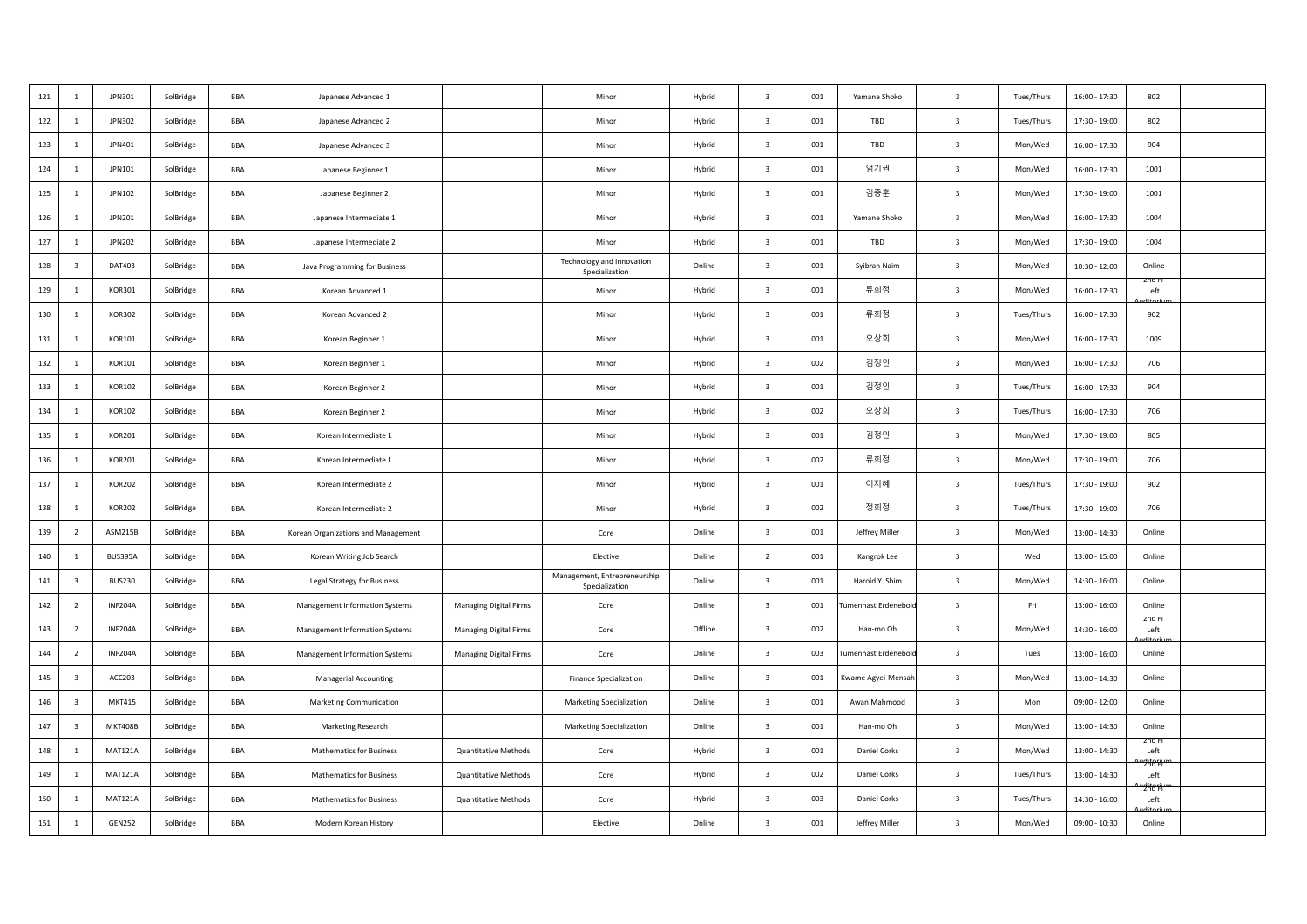| 152 | $\mathbf{1}$            | <b>ART402A</b> | SolBridge | BBA                      | Music in Practice and Theory               | Creative Work: Music       | Elective                                       | Online  | $\overline{\mathbf{3}}$ | 001 | Karl Mischler        | $\overline{\mathbf{3}}$ | Mon/Wed        | $10:30 - 12:00$ | Online |  |
|-----|-------------------------|----------------|-----------|--------------------------|--------------------------------------------|----------------------------|------------------------------------------------|---------|-------------------------|-----|----------------------|-------------------------|----------------|-----------------|--------|--|
| 153 | $\overline{\mathbf{3}}$ | <b>BUS325B</b> | SolBridge | BBA                      | <b>Operations Management</b>               |                            | Core                                           | Online  | $\overline{\mathbf{3}}$ | 001 | Shijith PM           | $\overline{\mathbf{3}}$ | Mon/Wed        | 13:00 - 14:30   | Online |  |
| 154 | $\overline{\mathbf{3}}$ | <b>BUS325B</b> | SolBridge | BBA                      | <b>Operations Management</b>               |                            | Core                                           | Offline | $\overline{\mathbf{3}}$ | 002 | Shijith PM           | $\overline{\mathbf{3}}$ | Tues/Thurs     | $13:00 - 14:30$ | 705    |  |
| 155 | $\overline{2}$          | <b>BUS221C</b> | SolBridge | BBA                      | People and Organizations                   |                            | Core                                           | Online  | $\overline{\mathbf{3}}$ | 001 | Edwin Setiawan Sanus | $\overline{\mathbf{3}}$ | Mon            | $09:00 - 12:00$ | Online |  |
| 156 | $\overline{2}$          | <b>BUS221C</b> | SolBridge | <b>BBA</b>               | People and Organizations                   |                            | Core                                           | Online  | $\overline{\mathbf{3}}$ | 002 | dwin Setiawan Sanus  | $\overline{\mathbf{3}}$ | Tues           | $09:00 - 12:00$ | Online |  |
| 157 | $\overline{2}$          | <b>BUS221C</b> | SolBridge | BBA                      | People and Organizations                   |                            | Core                                           | Offline | $\overline{\mathbf{3}}$ | 003 | Grimm Noh            | $\overline{\mathbf{3}}$ | Tues/Thurs     | $09:00 - 10:30$ | 705    |  |
| 158 | 1                       | <b>IMM202C</b> | SolBridge | BBA                      | Personal Development                       |                            | Elective                                       | Online  | $\overline{\mathbf{3}}$ | 001 | Johan Reiners        | $\overline{\mathbf{3}}$ | Wed/Fri        | $10:30 - 12:00$ | Online |  |
| 159 | 1                       | GEN321         | SolBridge | BBA                      | Philosophy: Governance and Leadership      |                            | Elective                                       | Online  | $\overline{\mathbf{3}}$ | 001 | Marilyn Lafay        | $\overline{\mathbf{3}}$ | Tues           | $13:00 - 16:00$ | Online |  |
| 160 | $\overline{\mathbf{3}}$ | <b>ENT302A</b> | SolBridge | BBA                      | Planning and Launching Start-up Businesses |                            | Management, Entrepreneurship<br>Specialization | Online  | $\overline{\mathbf{3}}$ | 001 | Jinseob Oh           | $\overline{\mathbf{3}}$ | Thurs          | $09:00 - 12:00$ | Online |  |
| 161 | $\overline{2}$          | <b>MKT200B</b> | SolBridge | BBA                      | <b>Principles of Marketing</b>             |                            | Core                                           | Online  | $\overline{\mathbf{3}}$ | 001 | Rodrigo Coimbra      | $\overline{\mathbf{3}}$ | Tues/Thurs     | $10:30 - 12:00$ | Online |  |
| 162 | $\overline{2}$          | <b>MKT200B</b> | SolBridge | BBA                      | Principles of Marketing                    |                            | Core                                           | Offline | $\overline{3}$          | 002 | Rodrigo Coimbra      | $\overline{\mathbf{3}}$ | Mon/Wed        | $10:30 - 12:00$ | 603    |  |
| 163 | $\overline{2}$          | <b>MKT200B</b> | SolBridge | <b>BBA</b>               | <b>Principles of Marketing</b>             |                            | Core                                           | Online  | $\overline{3}$          | 003 | Bouchikhi.           | $\overline{\mathbf{3}}$ | Tues/Thurs     | $16:00 - 17:30$ | Online |  |
| 164 | $\overline{\mathbf{3}}$ | <b>TEC341</b>  | SolBridge | BBA                      | Programming with JavaScript                |                            | Technology and Innovation<br>Specialization    | Online  | $\overline{\mathbf{3}}$ | 001 | Sreekanth Madisetty  | $\overline{\mathbf{3}}$ | Tues/Thurs     | $10:30 - 12:00$ | Online |  |
| 165 | 1                       | <b>PSY201B</b> | SolBridge | BBA                      | <b>Psychology for Business</b>             | Introduction to Psychology | Elective                                       | Online  | $\overline{\mathbf{3}}$ | 001 | Ahna Otterstad       | $\overline{\mathbf{3}}$ | Mon/Wed        | $14:30 - 16:00$ | Online |  |
| 166 | 1                       | <b>PSY201B</b> | SolBridge | BBA                      | Psychology for Business                    | Introduction to Psychology | Elective                                       | Online  | $\overline{\mathbf{3}}$ | 002 | Ahna Otterstad       | $\overline{\mathbf{3}}$ | Mon/Wed        | 16:00 - 17:30   | Online |  |
| 167 | 1                       | GEN160         | SolBridge | BBA                      | Sex, Gender and Culture                    |                            | Elective                                       | Online  | $\overline{\mathbf{3}}$ | 001 | Marilyn Lafay        | $\overline{\mathbf{3}}$ | Mon/Wed        | $14:30 - 16:00$ | Online |  |
| 168 | $\overline{\mathbf{3}}$ | DAT410         | SolBridge | BBA                      | Special Topics in Data Analytics           |                            | Data Analytics Minor                           | Online  | $\overline{\mathbf{3}}$ | 001 | Jia Uddin            | $\overline{\mathbf{3}}$ | Wed/Fri        | $14:30 - 16:00$ | Online |  |
| 169 | $\overline{\mathbf{3}}$ | <b>TEC312</b>  | SolBridge | BBA                      | Special Topics in Technology               |                            | Technology and Innovation<br>Specialization    | Online  | $\overline{\mathbf{3}}$ | 001 | Syibrah Naim         | $\overline{\mathbf{3}}$ | Wed/Fri        | 09:00 - 10:30   | Online |  |
| 170 | 1                       | GEN121         | SolBridge | BBA                      | Speech and Debate                          |                            | Elective                                       | Online  | $\overline{\mathbf{3}}$ | 001 | Rezia Usman          | $\overline{\mathbf{3}}$ | Tues           | $15:00 - 18:00$ | Online |  |
| 171 | $\overline{\mathbf{3}}$ | <b>BUS345</b>  | SolBridge | BBA                      | Strategic Creativity for Innovation        |                            | Management, Entrepreneurship<br>Specialization | Online  | $\overline{\mathbf{3}}$ | 001 | Ogan Gurel           | $\overline{\mathbf{3}}$ | Fri            | $09:00 - 12:00$ | Online |  |
| 172 | $\overline{\mathbf{3}}$ | <b>BUS450</b>  | SolBridge | BBA                      | Strategic Interaction and Decision Making  |                            | Management, Entrepreneurship<br>Specialization | Online  | $\overline{\mathbf{3}}$ | 001 | Onur Ozsoy           | $\overline{\mathbf{3}}$ | Mon/Wed        | 09:00 - 10:30   | Online |  |
| 173 | $\overline{\mathbf{3}}$ | <b>BUS308B</b> | SolBridge | <b>BBA</b>               | <b>Strategic Management</b>                |                            | Core                                           | Online  | $\overline{3}$          | 001 | Yong Wook Jeon       | $\overline{\mathbf{3}}$ | Wed            | $13:00 - 16:00$ | Online |  |
| 174 | $\overline{\mathbf{3}}$ | <b>BUS308B</b> | SolBridge | BBA                      | <b>Strategic Management</b>                |                            | Core                                           | Online  | $\overline{\mathbf{3}}$ | 002 | Yong Wook Jeon       | $\overline{\mathbf{3}}$ | Wed            | $16:00 - 19:00$ | Online |  |
| 175 | $\overline{\mathbf{3}}$ | <b>BUS308B</b> | SolBridge | BBA                      | <b>Strategic Management</b>                |                            | Core                                           | Offline | $\overline{\mathbf{3}}$ | 003 | Jung Kwan Kim        | $\overline{\mathbf{3}}$ | Tues/Thurs     | $13:00 - 14:30$ | 706    |  |
| 176 | $\overline{\mathbf{3}}$ | <b>GEN264</b>  | SolBridge | BBA                      | <b>Technological Advancements: Energy</b>  |                            | Technology and Innovation<br>Specialization    | Online  | $\overline{\mathbf{3}}$ | 001 | Kalu Ibe Ekbeghere   | $\overline{\mathbf{3}}$ | Mon/Wed        | $10:30 - 12:00$ | Online |  |
| 177 | $\overline{\mathbf{3}}$ | <b>THE450</b>  | SolBridge | BBA                      | Thesis                                     |                            | Specialization                                 | Online  | $\overline{\mathbf{3}}$ | 001 | Danielle Swanepoel   | $\overline{\mathbf{3}}$ | Wed            | $13:00 - 16:00$ | Online |  |
| 178 | $\overline{2}$          | GEN161         | SolBridge | <b>BBA</b>               | Understanding Korean Confucianism          |                            | Elective                                       | Offline | $\overline{\mathbf{3}}$ | 001 | <b>Wesley Thorne</b> | $\overline{\mathbf{3}}$ | Mon/Wed        | $10:30 - 12:00$ | 1001   |  |
| 179 | $\overline{\mathbf{3}}$ | <b>ENT301</b>  | SolBridge | BBA                      | <b>Understanding Startup Business</b>      |                            | Management, Entrepreneurship<br>Specialization | Online  | $\overline{\mathbf{3}}$ | 001 | Sunghyuk Park        | $\overline{3}$          | Thurs          | $13:00 - 16:00$ | Online |  |
| 180 | 1                       | COM114D        | SolBridge | BBA                      | Writing and Presentation Skills            |                            | Core                                           | Online  | $\overline{\mathbf{3}}$ | 001 | Jeffrey Miller       | $\overline{\mathbf{3}}$ | Tues/Thurs     | $09:00 - 10:30$ | Online |  |
| 181 | -1                      | COM114D        | SolBridge | BBA                      | Writing and Presentation Skills            |                            | Core                                           | Offline | $\overline{\mathbf{3}}$ | 002 | Jeffrey Miller       | $\overline{\mathbf{3}}$ | Tues/Thurs     | $10:30 - 12:00$ | 806    |  |
| 182 | $\overline{\mathbf{3}}$ |                | ECIS      | International<br>Studies | Comparison of Regional Economies           |                            | <b>International Studies</b>                   |         | $\overline{\mathbf{3}}$ | 001 | Muzaffarjon Ahunov   | $\overline{3}$          | Wed 9:00-12:00 |                 |        |  |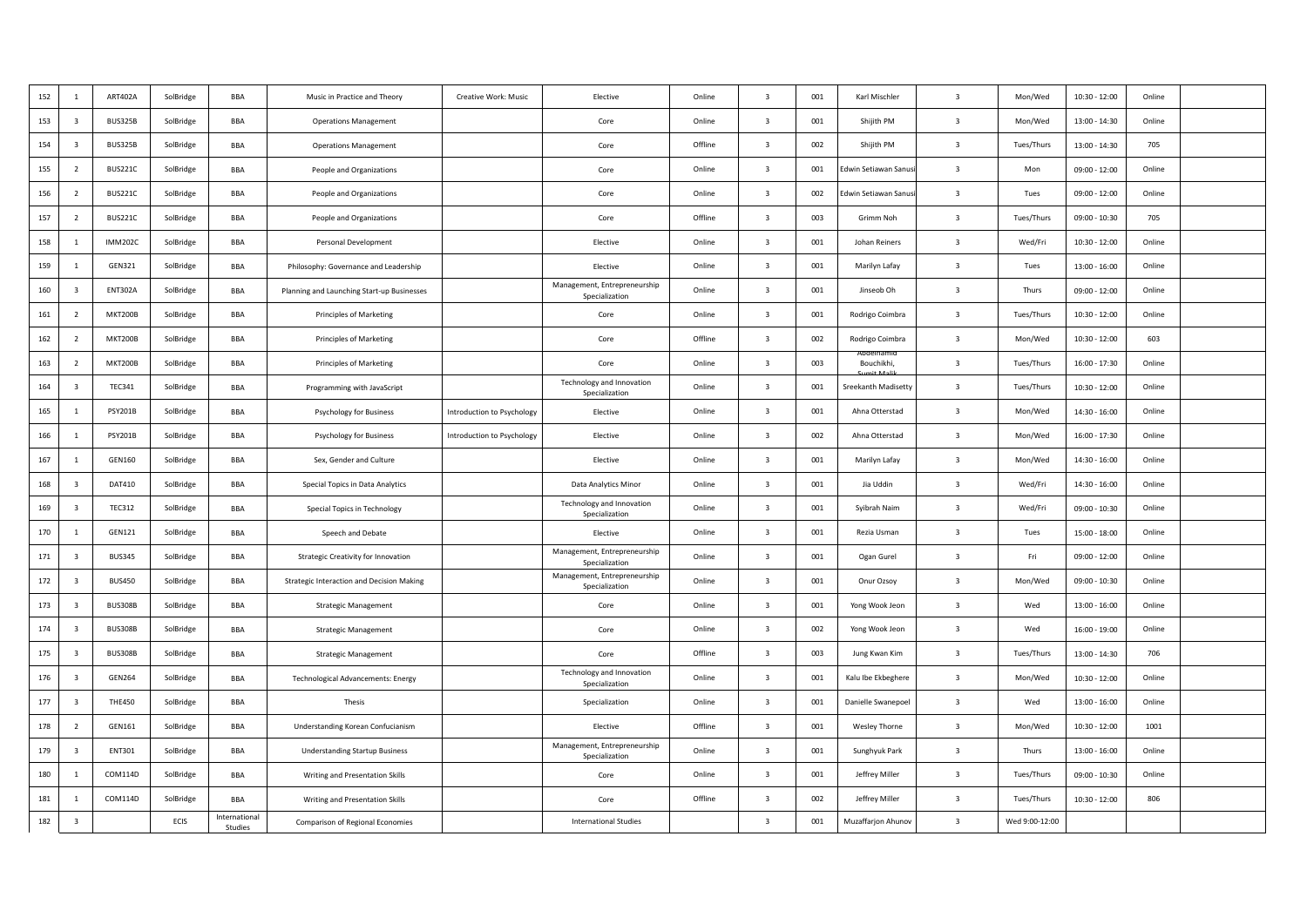| 183 | $\overline{2}$          | ECIS | International<br>Studies | Fundamental of International Relations       | <b>International Studies</b>  | $\overline{\mathbf{3}}$ | 001 | Loughlin Sweeney      | $\overline{\mathbf{3}}$ | Tue 13:00-16:00       |             |                  |                                             |
|-----|-------------------------|------|--------------------------|----------------------------------------------|-------------------------------|-------------------------|-----|-----------------------|-------------------------|-----------------------|-------------|------------------|---------------------------------------------|
| 184 | $\overline{\mathbf{3}}$ | ECIS | International<br>Studies | Global Marketing and Consumer Culture        | <b>International Studies</b>  | $\overline{\mathbf{3}}$ | 001 | Hasnan Baber          | $\overline{\mathbf{3}}$ | Tue 9:00-12:00        |             |                  |                                             |
| 185 | $\overline{\mathbf{3}}$ | ECIS | International<br>Studies | <b>Management Statistics</b>                 | <b>International Studies</b>  | $\overline{\mathbf{3}}$ | 001 | 전임신규                  | $\overline{\mathbf{3}}$ | Wed 13:00-16:00       |             |                  |                                             |
| 186 | $\overline{2}$          | ECIS | International<br>Studies | Strategy, Negotiations and Diplomacy         | <b>International Studies</b>  | $\overline{\mathbf{3}}$ | 001 | 구인혁                   | $\overline{\mathbf{3}}$ | Tue 9:00-12:00        |             |                  |                                             |
| 187 | $\overline{2}$          | ECIS | International<br>Studies | Theory and Practice of Global Governance     | <b>International Studies</b>  | $\overline{\mathbf{3}}$ | 001 | Umer Zaman            | $\overline{\mathbf{3}}$ | Mon 13:00-16:00       |             |                  |                                             |
| 188 | $\overline{2}$          | SIS  | SICA                     | Basic Accounting in Hospitality Industry     | <b>Culinary Arts</b>          | $\overline{3}$          | 001 | Eka Diraksa Putra     | $\overline{\mathbf{3}}$ | Tue                   | 09:00~12:00 |                  | Combine with SIHOM                          |
| 189 | $\overline{2}$          | SIS  | <b>SICA</b>              | Basic Accounting in Hospitality Industry     | <b>Culinary Arts</b>          | $\overline{3}$          | 002 | Eka Diraksa Putra     | $\overline{\mathbf{3}}$ | Wed                   | 09:00~12:00 |                  |                                             |
| 190 | $\overline{4}$          | SIS  | <b>SICA</b>              | Capstone Project                             | <b>Culinary Arts</b>          | $\overline{\mathbf{3}}$ | 001 | Hosae Lee             | $\overline{\mathbf{3}}$ | Wed                   | 13:00~16:00 | W19 104          |                                             |
| 191 | 1                       | SIS  | SICA                     | <b>Culinary Fundamentals</b>                 | <b>Culinary Arts</b>          | $\overline{2}$          | 001 |                       | $\overline{\mathbf{3}}$ | <b>Block teaching</b> |             |                  |                                             |
|     |                         |      |                          |                                              |                               | $\overline{\mathbf{3}}$ |     |                       | $\overline{\mathbf{3}}$ |                       |             |                  |                                             |
| 192 | $\overline{4}$          | SIS  | <b>SICA</b>              | Customer Relationship Management in the      | <b>Culinary Arts</b>          |                         | 001 | Perdigao Teles de Mo  |                         | Thu                   | 14:00~17:00 | W13 401          |                                             |
| 193 | $\overline{\mathbf{3}}$ | SIS  | <b>SICA</b>              | Entrepreneurship 2 (Restaurant Operations)   | <b>Culinary Arts</b>          | $\overline{\mathbf{3}}$ | 001 | 정성화                   | $\overline{\mathbf{3}}$ | Thu                   | 11:00~14:00 |                  |                                             |
| 194 | $\overline{4}$          | SIS  | <b>SICA</b>              | Entrepreneurship2 - Entrepreneurial Finance  | <b>Culinary Arts</b>          | $\overline{\mathbf{3}}$ | 001 | Perdigao Teles de M   | $\overline{\mathbf{3}}$ | Thu                   | 09:00~12:00 | W13 401          |                                             |
| 195 | $\overline{2}$          | SIS  | <b>SICA</b>              | Escoffier                                    | <b>Culinary Arts</b>          | $\overline{3}$          | 001 | Martin Muller         | $\overline{4}$          | Mon~Thu               | 14:00~19:00 |                  |                                             |
| 196 | $\overline{2}$          | SIS  | SICA                     | HR Management in Hospitality Industry        | <b>Culinary Arts</b>          | $\overline{3}$          | 001 | David Choi            | $\overline{3}$          | Wed                   | 10:00~13:00 |                  |                                             |
| 197 | $\overline{2}$          | SIS  | <b>SICA</b>              | Intro to Entrepreneurship                    | <b>Culinary Arts</b>          | $\overline{\mathbf{3}}$ | 001 | Hosae Lee             | $\overline{\mathbf{3}}$ | Mon~Thu               | 10:00~13:00 |                  |                                             |
|     |                         |      |                          |                                              |                               |                         |     |                       |                         |                       |             |                  |                                             |
| 198 | $\mathbf{1}$            | SIS  | <b>SICA</b>              | Intro to F And B Management                  | <b>Culinary Arts</b>          | $\overline{2}$          | 001 |                       | $\overline{2}$          | <b>Block teaching</b> |             |                  |                                             |
| 199 | 1                       | SIS  | SICA                     | Korean Cuisine                               | <b>Culinary Arts</b>          | $\overline{\mathbf{3}}$ | 001 |                       | $\overline{a}$          | <b>Block teaching</b> |             |                  |                                             |
| 200 | $\overline{\mathbf{3}}$ | SIS  | SICA                     | Marketing in the Hospitality Industry        | <b>Culinary Arts</b>          | $\overline{\mathbf{3}}$ | 001 | David Choi            | $\overline{\mathbf{3}}$ | Tue                   | 10:00~13:00 |                  |                                             |
| 201 | $\overline{4}$          | SIS  | <b>SICA</b>              | Research Methods in the Hospitality Industry | <b>Culinary Arts</b>          | $\overline{\mathbf{3}}$ | 001 | r Sulathakumari Chan  | $\overline{\mathbf{3}}$ | Mon                   | 09:00~12:00 | W19 106          |                                             |
| 202 | $\overline{4}$          | SIS  | SICA                     | Restaurant Layout and Design                 | <b>Culinary Arts</b>          | $\overline{\mathbf{3}}$ | 001 | Perdigao Teles de Me  | $\overline{\mathbf{3}}$ | Mon                   | 14:00~17:00 | W13 401          |                                             |
| 203 | $\overline{4}$          | SIS  | <b>SICA</b>              | <b>Specialty Coffee</b>                      | <b>Culinary Arts</b>          | $\overline{\mathbf{3}}$ | 001 | Perdigao Teles de Me  | $\overline{\mathbf{3}}$ | Tue                   | 09:00~12:00 | 12 303 / W19 106 |                                             |
| 204 | $\overline{\mathbf{3}}$ | SIS  | SICA                     | Wine Sommelier                               | <b>Culinary Arts</b>          | $\overline{\mathbf{3}}$ | 001 | Perdigao Teles de Me  | $\overline{4}$          | Wed                   | 09:00~13:00 |                  |                                             |
| 205 | $\overline{2}$          | SIS  | SIHOM                    | Tourism Geography and Economics              | <b>Hospitality Management</b> | $\overline{\mathbf{3}}$ | 001 | Nadezda Sorokina      | $\overline{\mathbf{3}}$ | Mon                   | 09:00~12:00 |                  | <b>SIHOM ONLY</b><br>(SIRES can't register) |
| 206 | $\overline{2}$          | SIS  | SIHOM                    | Tourism Geography and Economics              | <b>Hospitality Management</b> | $\overline{\mathbf{3}}$ | 001 | Nadezda Sorokina      | $\overline{\mathbf{3}}$ | Tue                   | 09:00~12:00 |                  | <b>SIHOM ONLY</b><br>(SIRES can't register) |
| 207 | $\overline{4}$          | SIS  | SIMA                     | Graduate Exhibition                          | Media and Communication Arts  | $\overline{\mathbf{3}}$ | 001 | 박성우                   | $\overline{\mathbf{3}}$ | Mon 13:00-16:00       |             |                  |                                             |
| 208 | 1                       | SIS  | SIMA                     | Intro to Undergraduate Study                 | Media and Communication Arts  | $\overline{2}$          | 001 | 박성우                   | $\overline{2}$          | Tue 11:00-13:00       |             |                  |                                             |
| 209 | 1                       | SIS  | SIMA                     | Intro to Undergraduate Study                 | Media and Communication Arts  | $\overline{2}$          | 002 | 박성우                   | $\overline{2}$          | Tue 14:00-16:00       |             |                  |                                             |
| 210 | $\overline{2}$          | SIS  | SIMA                     | ★Applied Media Aesthetics                    | Media and Communication Arts  | $\overline{\mathbf{3}}$ | 001 | Gaia Bonsignore       | $\overline{\mathbf{3}}$ | Mon 10:00-13:00       |             |                  |                                             |
| 211 | $\overline{4}$          | SIS  | SIMA                     | ★Programming for Interactive Media 1         | Media and Communication Arts  | $\overline{\mathbf{3}}$ | 001 | bith Rene Delgado Lop | $\overline{\mathbf{3}}$ | Mon 9:00-12:00        |             |                  |                                             |
| 212 | $\overline{\mathbf{3}}$ | SIS  | SIMA                     | ★Social Media & Big Data Analysis            | Media and Communication Arts  | $\overline{\mathbf{3}}$ | 001 | 박수지                   | $\overline{\mathbf{3}}$ | Mon 13:00-16:00       |             |                  |                                             |
| 213 | $\overline{2}$          | SIS  | SIMA                     | Acting for Directing                         | Media and Communication Arts  | $\overline{\mathbf{3}}$ | 001 | Gaia Bonsignore       | $\overline{\mathbf{3}}$ | Thu 13:00-16:00       |             |                  |                                             |
| 214 | $\overline{\mathbf{3}}$ | SIS  | SIMA                     | <b>Drama Production</b>                      | Media and Communication Arts  | $\overline{\mathbf{3}}$ | 001 | 박준영                   | $\overline{\mathbf{3}}$ | Thu 15:00-18:00       |             |                  |                                             |
| 215 | $\overline{4}$          | SIS  | SIMA                     | Independent Study                            | Media and Communication Arts  | $\overline{\mathbf{3}}$ | 001 | 전임신규                  | $\overline{\mathbf{3}}$ | Tue 13:00-16:00       |             |                  |                                             |
|     |                         |      |                          |                                              |                               |                         |     |                       |                         |                       |             |                  |                                             |
| 216 | $\overline{\mathbf{3}}$ | SIS  | SIMA                     | K-Pop Content Production                     | Media and Communication Arts  | $\overline{\mathbf{3}}$ | 001 | 이해원                   | $\overline{\mathbf{3}}$ | Wed 12:00-15:00       |             |                  |                                             |
| 217 | $\overline{\mathbf{3}}$ | SIS  | SIMA                     | K-Pop Content Production                     | Media and Communication Arts  | $\overline{\mathbf{3}}$ | 002 | 이해원                   | $\overline{\mathbf{3}}$ | Wed 15:00-18:00       |             |                  |                                             |
| 218 | $\overline{4}$          | SIS  | SIMA                     | K-Pop Sound Design                           | Media and Communication Arts  | $\overline{3}$          | 001 | 아해원                   |                         |                       |             |                  |                                             |
| 219 | $\overline{\mathbf{3}}$ | SIS  | <b>SIMA</b>              | <b>MCN Planning &amp; Modeling</b>           | Media and Communication Arts  | $\overline{\mathbf{3}}$ | 001 | 박준영                   | $\overline{\mathbf{3}}$ | Thu 12:00-15:00       |             |                  |                                             |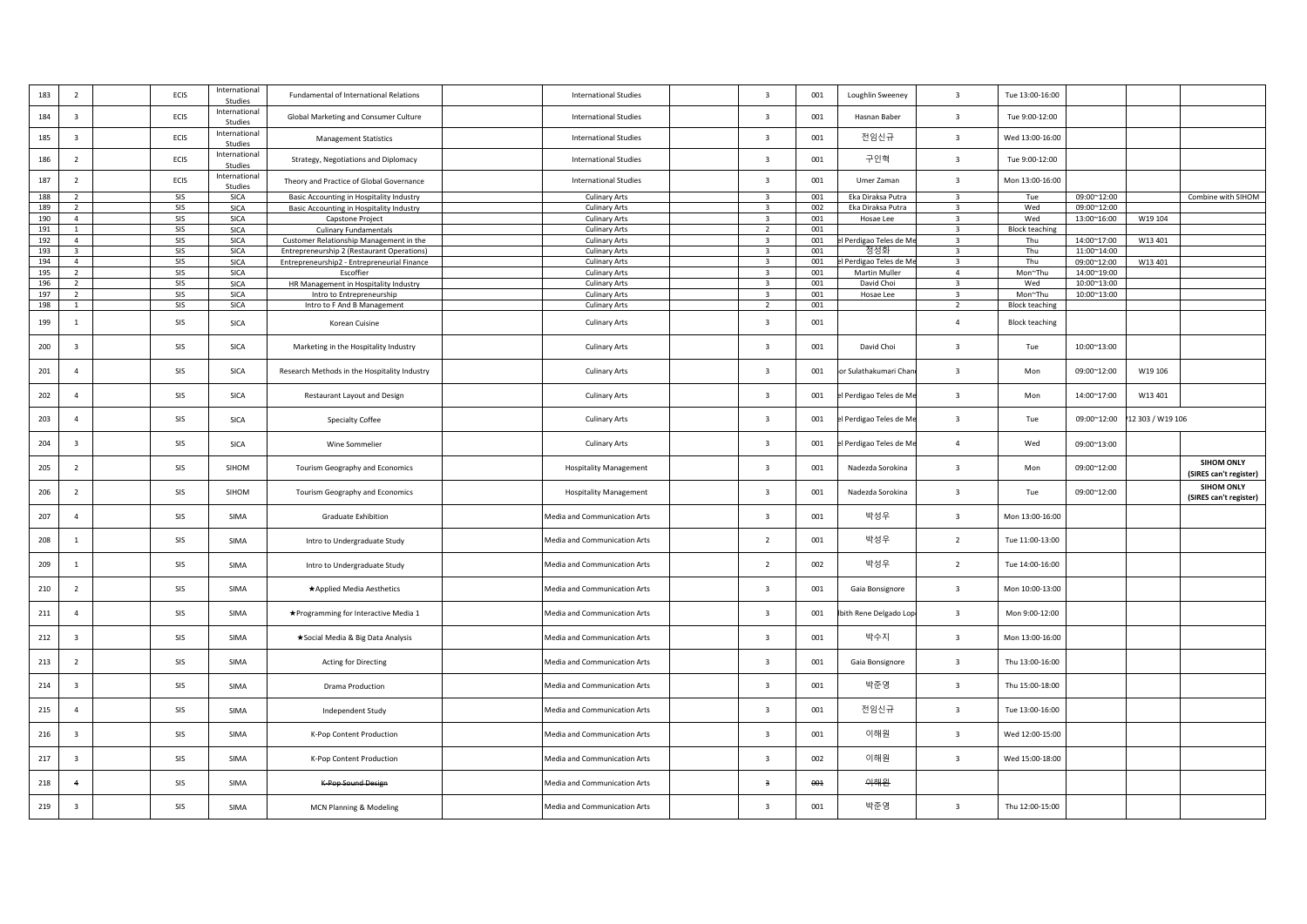| 220 | $\overline{4}$          | SIS  | SIMA                  | Multimedia Art                           | Media and Communication Arts | $\overline{\mathbf{3}}$ | 001 | 전임신규                   | $\overline{\mathbf{3}}$ | Thu 13:00-16:00 |             |                                           |
|-----|-------------------------|------|-----------------------|------------------------------------------|------------------------------|-------------------------|-----|------------------------|-------------------------|-----------------|-------------|-------------------------------------------|
| 221 | <sup>1</sup>            | SIS  | SIMA                  | Photoshop & Illustrator                  | Media and Communication Arts | $\overline{2}$          | 001 | Gaia Bonsignore        | $\overline{2}$          | Mon 14:00-16:00 |             |                                           |
| 222 | $\overline{2}$          | SIS  | SIMA                  | Trans Media Arts Basic                   | Media and Communication Arts | $\overline{\mathbf{3}}$ | 001 | oith Rene Delgado Lop  | $\overline{\mathbf{3}}$ | Fri 13:00-16:00 |             |                                           |
| 223 | $\overline{2}$          | SIS  | SIMA                  | Understanding Korean Wave                | Media and Communication Arts | $\overline{\mathbf{3}}$ | 001 | 박수지                    | $\overline{\mathbf{3}}$ | Wed 13:00-16:00 |             |                                           |
| 224 | $\mathbf{1}$            | SIS  | SIMA                  | Video Production Basic                   | Media and Communication Arts | $\overline{\mathbf{3}}$ | 001 | Gaia Bonsignore        | $\overline{\mathbf{3}}$ | Tue 14:00-17:00 |             |                                           |
| 225 | <sup>1</sup>            | SIS  | SIMA                  | Video Production Basic                   | Media and Communication Arts | $\overline{\mathbf{3}}$ | 002 | Gaia Bonsignore        | $\overline{\mathbf{3}}$ | Tue 10:00-13:00 |             |                                           |
| 226 | $\overline{4}$          | SIS  | SIMA                  | 한류전문가마스터클래스                              | Media and Communication Arts | $\overline{\mathbf{3}}$ | 001 | 박성우                    | $\overline{\mathbf{3}}$ | Wed 13:00-16:00 |             |                                           |
| 227 | $\overline{2}$          | SIS  | SIRES                 | Basic Accounting in Hospitality Industry | Restaurant Entrepreneurship  | $\overline{\mathbf{3}}$ | 001 | Eka Diraksa Putra      | $\overline{\mathbf{3}}$ | Tue             | 09:00~12:00 | <b>SIRES ONLY</b><br>(Combine with SIHOM) |
| 228 | $\overline{2}$          | SIS  | SIRES                 | Basic Accounting in Hospitality Industry | Restaurant Entrepreneurship  | $\overline{\mathbf{3}}$ | 002 | Eka Diraksa Putra      | $\overline{\mathbf{3}}$ | Wed             | 09:00~12:00 | <b>SIRES ONLY</b><br>(Combine with SIHOM) |
| 229 | $\overline{\mathbf{3}}$ | SIS  | SIRES                 | Organizational Behavior in Hospitality   | Restaurant Entrepreneurship  | $\overline{\mathbf{3}}$ | 001 | ithalal Balakrishnan I | $\overline{\mathbf{3}}$ | Fri             | 09:00~12:00 | Common Course<br>(SIHOM, SIRES both       |
| 230 | $\overline{\mathbf{3}}$ | ECIS | Technology<br>Studies | Accounting and finance in IT industry    | <b>Technology Studies</b>    | $\overline{\mathbf{3}}$ | 001 | 우소희                    | $\overline{\mathbf{3}}$ | Thu 13:00-16:00 |             |                                           |
| 231 | $\overline{2}$          | ECIS | Technology<br>Studies | Algorithm                                | <b>Technology Studies</b>    | $\overline{\mathbf{3}}$ | 001 | akutti Iyappan Ganapa  | $\overline{\mathbf{3}}$ | Wed 13:00-16:00 |             |                                           |
| 232 | $\overline{2}$          | ECIS | Technology<br>Studies | Algorithm                                | <b>Technology Studies</b>    |                         | 002 | akutti Iyappan Ganapa  | $\overline{\mathbf{3}}$ | Thu 13:00-16:00 |             |                                           |
| 233 | $\overline{\mathbf{3}}$ | ECIS | Technology<br>Studies | Deep learning *                          | <b>Technology Studies</b>    | $\overline{\mathbf{3}}$ | 001 | Madhusudan singh       | $\overline{\mathbf{3}}$ | Tue 13:00-16:00 |             |                                           |
| 234 | $\overline{\mathbf{3}}$ | ECIS | Technology<br>Studies | Deep learning                            | <b>Technology Studies</b>    | $\overline{\mathbf{3}}$ | 001 |                        |                         |                 |             |                                           |
| 235 | $\overline{\mathbf{3}}$ | ECIS | Technology<br>Studies | Embedded and network SW for IOT♥         | <b>Technology Studies</b>    | $\overline{\mathbf{3}}$ | 001 | Syibrah Naim           | $\overline{\mathbf{3}}$ | Wed 13:00-16:00 |             |                                           |
| 236 | $\overline{\mathbf{3}}$ | ECIS | Technology<br>Studies | Embedded and network SW for IOT♥         | <b>Technology Studies</b>    | $\overline{\mathbf{3}}$ | 001 |                        |                         |                 |             |                                           |
| 237 | $\overline{2}$          | ECIS | Technology<br>Studies | <b>Essential Mathematics for AI</b>      | <b>Technology Studies</b>    | $\overline{\mathbf{3}}$ | 001 | Sarita Nandal          | $\overline{\mathbf{3}}$ | Fri 13:00-16:00 |             |                                           |
| 238 | $\mathbf{1}$            | ECIS | Technology<br>Studies | Introduction to computing system         | <b>Technology Studies</b>    | $\overline{2}$          | 001 | Madhusudan singh       | $\overline{2}$          | Mon 10:00-12:00 |             |                                           |
| 239 | <sup>1</sup>            | ECIS | Technology<br>Studies | Introduction to computing system         | <b>Technology Studies</b>    | $\overline{2}$          | 002 | 이이백                    | $\overline{2}$          | Mon 13:00-15:00 |             |                                           |
| 240 | <sup>1</sup>            | ECIS | Technology<br>Studies | Introduction to computing system         | <b>Technology Studies</b>    | $\overline{2}$          | 003 | 이이백                    | $\overline{2}$          | Mon 16:00-18:00 |             |                                           |
| 241 | $\overline{2}$          | ECIS | Technology<br>Studies | Introduction to data analytics           | <b>Technology Studies</b>    | $\overline{\mathbf{3}}$ | 001 | Jia Uddin              | $\overline{\mathbf{3}}$ | Wed 9:00-12:00  |             |                                           |
| 242 | $\overline{2}$          | ECIS | Technology<br>Studies | Introduction to data analytics           | <b>Technology Studies</b>    | $\overline{\mathbf{3}}$ | 002 | Jia Uddin              | $\overline{\mathbf{3}}$ | Thu 9:00-12:00  |             |                                           |
| 243 | $\overline{2}$          | ECIS | Technology<br>Studies | Introduction to database                 | <b>Technology Studies</b>    | $\overline{\mathbf{3}}$ | 001 | Hasan Tinmaz           | $\overline{\mathbf{3}}$ | Thu 9:00-12:00  |             |                                           |
| 244 | $\overline{2}$          | ECIS | Technology<br>Studies | Introduction to database                 | <b>Technology Studies</b>    | $\overline{\mathbf{3}}$ | 002 | Hasan Tinmaz           | $\overline{\mathbf{3}}$ | Wed 9:00-12:00  |             |                                           |
| 245 | <sup>1</sup>            | ECIS | Technology<br>Studies | Logical thinking and basic mathematics   | <b>Technology Studies</b>    | $\overline{2}$          | 001 | 김봉균                    | $\overline{2}$          | Tue 10:00-12:00 |             |                                           |
| 246 | <sup>1</sup>            | ECIS | Technology<br>Studies | Logical thinking and basic mathematics   | <b>Technology Studies</b>    | $\overline{2}$          | 002 | 김봉균                    | $\overline{2}$          | Tue 13:00-15:00 |             |                                           |
| 247 | 1                       | ECIS | Technology<br>Studies | Logical thinking and basic mathematics   | <b>Technology Studies</b>    | $\overline{2}$          | 003 | 김봉균                    | $\overline{2}$          | Tue 16:00-18:00 |             |                                           |
| 248 | $\overline{2}$          | ECIS | Technology<br>Studies | Object oriented programming              | <b>Technology Studies</b>    | $\overline{\mathbf{3}}$ | 001 | Preethi Ananthachari   | $\overline{\mathbf{3}}$ | Tue 9:00-12:00  |             |                                           |
| 249 | $\overline{2}$          | ECIS | Technology<br>Studies | Object oriented programming              | <b>Technology Studies</b>    | $\overline{\mathbf{3}}$ | 002 | Preethi Ananthachar    | $\overline{\mathbf{3}}$ | Fri 9:00-12:00  |             |                                           |
| 250 | $\overline{\mathbf{3}}$ | ECIS | Technology<br>Studies | Principles of data science               | <b>Technology Studies</b>    | $\overline{\mathbf{3}}$ | 001 | Jia Uddin              | $\overline{3}$          | Mon 13:00-16:00 |             |                                           |